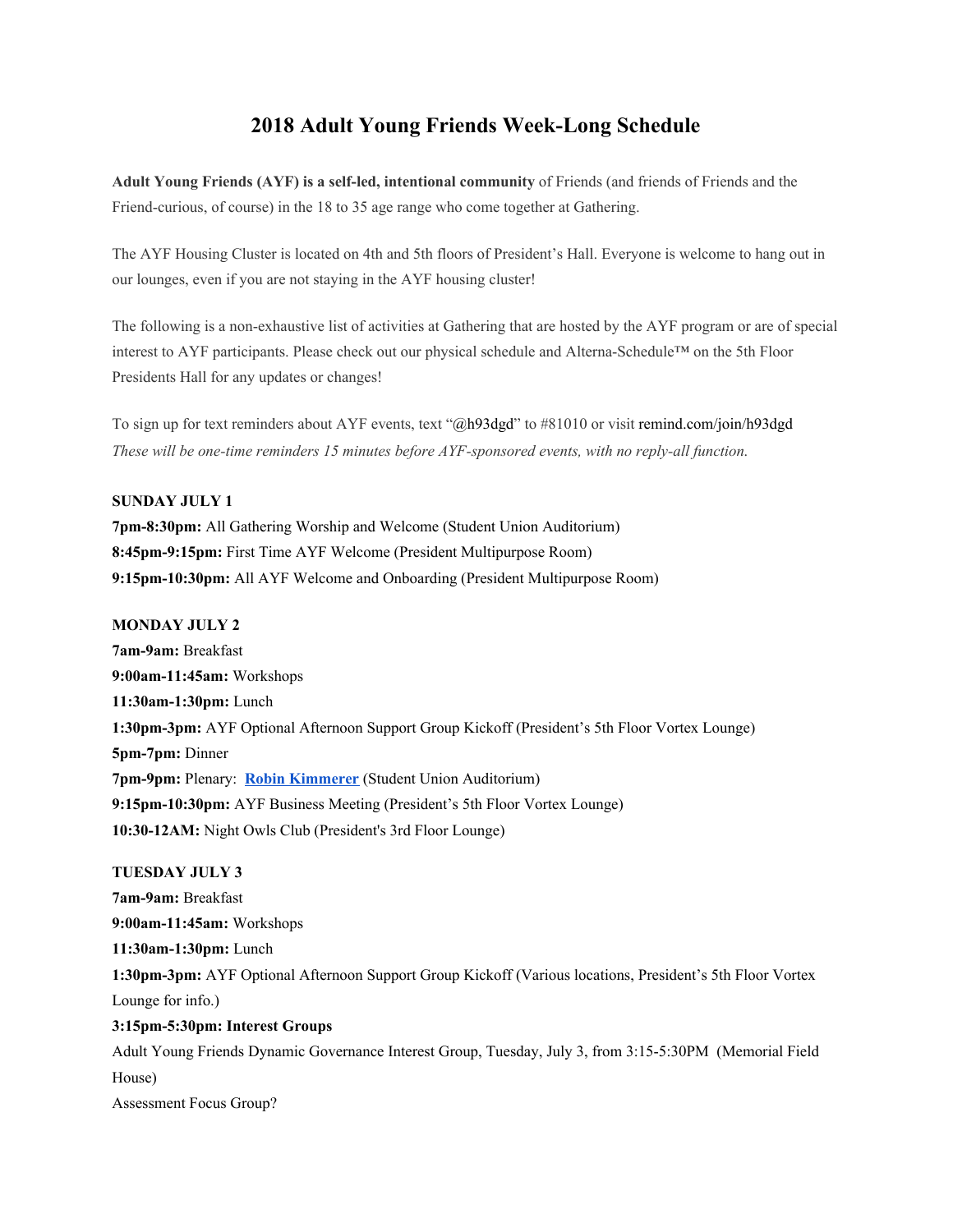**5pm-7pm:** Dinner **7pm-9pm: [Quaker](https://www.fgcquaker.org/events/quaker-truth-talks) Truth Talks**: Oskar Pierre Castro, Paula Palmer, and Andrew Tomlinson. (Student Union Auditorium) **9:15pm-11pm:** All Gathering Dance! (Int'l House Cafeteria) **10:30-12AM:** Night Owls Club (President's 3rd Floor Lounge)

## **WEDNESDAY JULY 4**

**7am-9am:** Breakfast **9:00am-11:45am:** Workshops **11:30am-1:30pm:** Lunch **1:30pm-3pm:** AYF Optional Afternoon Support Group Kickoff (Various locations, President's 5th Floor Vortex Lounge for info.) **5pm-7pm:** Dinner **7pm-9pm:** Plenary: **La'Ron [Williams](https://www.fgcquaker.org/events/laron-williams)** (Student Union Auditorium) **9:15pm-10:30pm:** AYF Business Meeting (President's 5th Floor Vortex Lounge) **10:30-12AM:** Night Owls Club (President's 3rd Floor Lounge)

## **THURSDAY JULY 5**

**7am-9am:** Breakfast **9:00am-11:45am:** Workshops **11:30am-1:30pm:** Lunch **12:30-6:00 PM**: Out Trip to Maumee Bay (Lunch and dinner will be ON CAMPUS, please eat before, departure, snacks will be provide on-site. Pick up for departure will be Lot 27B, east of President's dorm. Arriving back on campus by 6PM.) **1:30pm-3pm:** AYF Optional Afternoon Support Group Kickoff (Various locations including Out Trip.) **5pm-7pm:** Dinner **7pm-9pm:** Plenary: **[William](https://www.fgcquaker.org/events/william-barber) Barber** (Student Union Auditorium) **9:15pm-11pm:** FLGBTQC/AYF Fishbowl (TBA) **10:30-12AM:** Night Owls Club (President's 3rd Floor Lounge)

## **FRIDAY JULY 6**

**7am-9am:** Breakfast **9:00am-11:45am:** Workshops **11:30am-1:30pm:** Lunch **1:30pm-3pm:** AYF Optional Afternoon Support Group Kickoff (Various locations, President's 5th Floor Vortex Lounge for info.) **3:15pm-5:15pm:** AYF Meeting for Business /Slate Approval and Closing Worship (President's 5th Floor Vortex Lounge) **5pm-7pm:** Dinner

**7pm-9pm:** Plenary: **Baldemar [Velásquez](https://www.fgcquaker.org/events/baldemar-vel-squez)** (Student Union Auditorium)